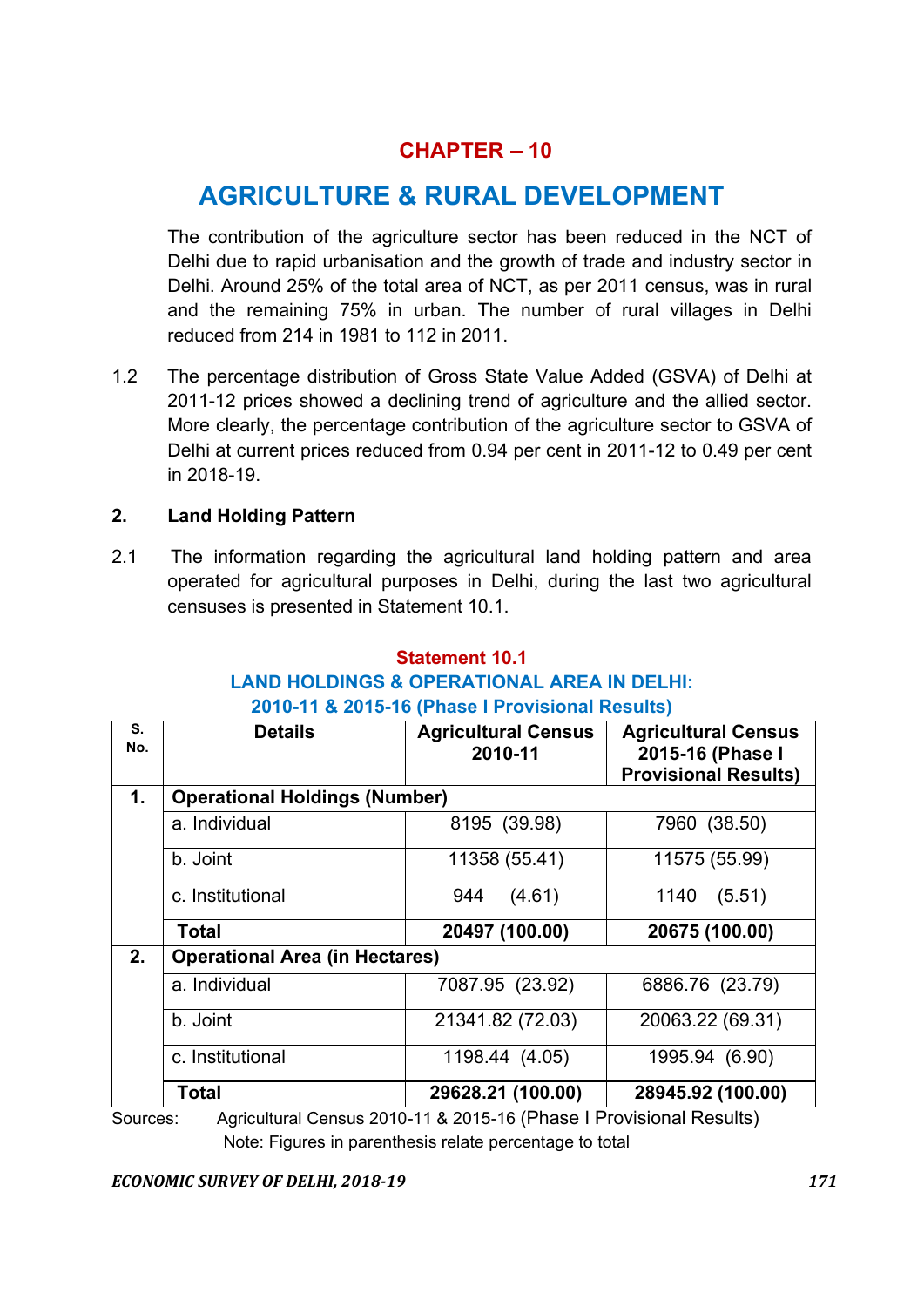2.2 It may be inferred from Statement 10.1 that the number of operational holdings in Delhi increased from 20497 in 2010-11 to 20675 in 2015-16. The increase in land holdings in Delhi worked out at 0.17 per cent per annum. The operational area of Delhi decreased from 29628.21 hectares during 2010-11 to 28945.92 hectares during 2015-16. The reduction in operational area during the last two agricultural censuses in Delhi was worked out at 0.46 per cent per annum. The land holdings and operational area of Delhi during the last two agricultural census are depicted in Chart 10.1.

## Chart 10.1



## LAND HOLDINGS & OPERATIONAL AREA IN DELHI: 2010-11 & 2015-16 (Phase I Provisional Results)

2.3 As per Agriculture Census 2015-16, out of 20675 total operational holdings in the State, 81.20 per cent operational holdings belonged to marginal and small farmers with land holding less than or equal to two hectares. Only 0.58% of operational holdings were under the category of large holdings whose size was above ten hectares. Area operated in agriculture in Delhi was highest in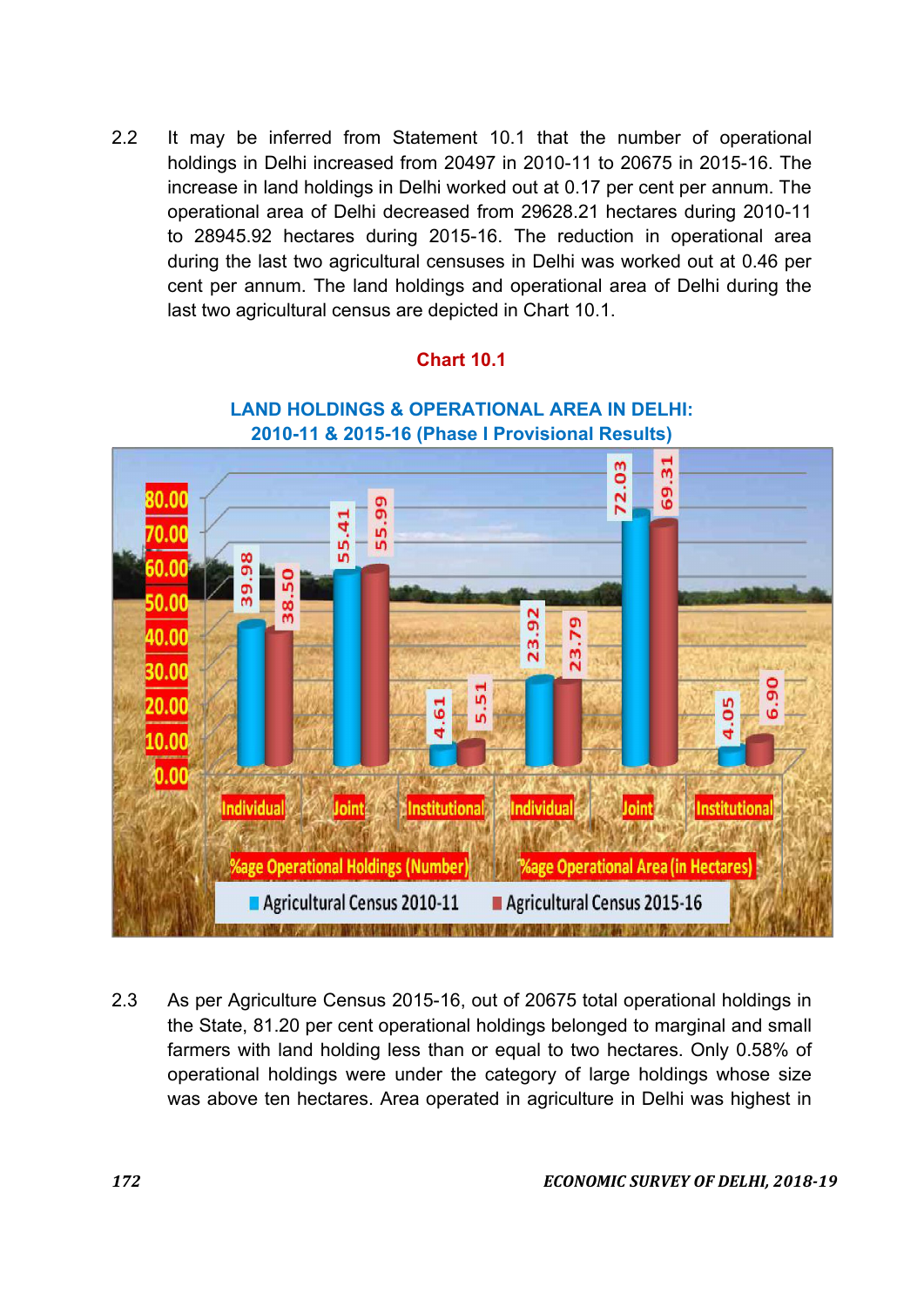medium and semi-medium size and it constitutes about 56 per cent area operated.

#### 3. Land Use Pattern in Delhi

3.1 The total cropped area during 2000-01 was at 52817 hectares which reduced to 34750 hectares in 2017-18. The reduction of the cropped area during this period was worked out at 1.91 per cent per annum. Simultaneously, the percentage of the cropped area from the total area (Excluding Forest Area) was also reduced during this period. The remaining areas of the Delhi are being used for various other uses such as non-agricultural purposes, forest, fallow land, uncultivable land, etc. The main reasons behind such a reduction in the agriculture area in Delhi are due to fast urbanization and the shift in occupational pattern, especially during the last two decades. This results in the reduction of the share of this sector to the Gross State Domestic Product of Delhi. The information regarding the land use pattern of Delhi during the last Nineteen years is presented in Table 10.1.

#### 4. Crop Intensity

4.1 Crop intensity is an index of agriculture development and is directly related to irrigation facilities. It is the percentage ratio of gross cropped area to net area sown. It may be measured by the formula-gross cropped area/net sown area x 100. Crop intensity, therefore, refers to raising a number of crops from the same field during one agricultural year. The index of crop intensity is 100 if one crop has been grown in a year and it is 200 if two crops are raised. Higher the index, greater is the efficiency of land use. The crop intensity has a direct correlation with assured irrigation which enables farmers to go in for multiple cropping and use a higher dose of fertilizers and HYV seeds. Hence, besides irrigation fertilisers, early maturing high yielding variety of seeds, selective mechanization such as the use of tractors, pumping sets and seed drills, etc., plant, protection measures through the use of insecticides, pesticides etc. do have a role in affecting crop intensity. The information regarding the crop intensity of Delhi during the last 19 years is presented in Statement 10.2.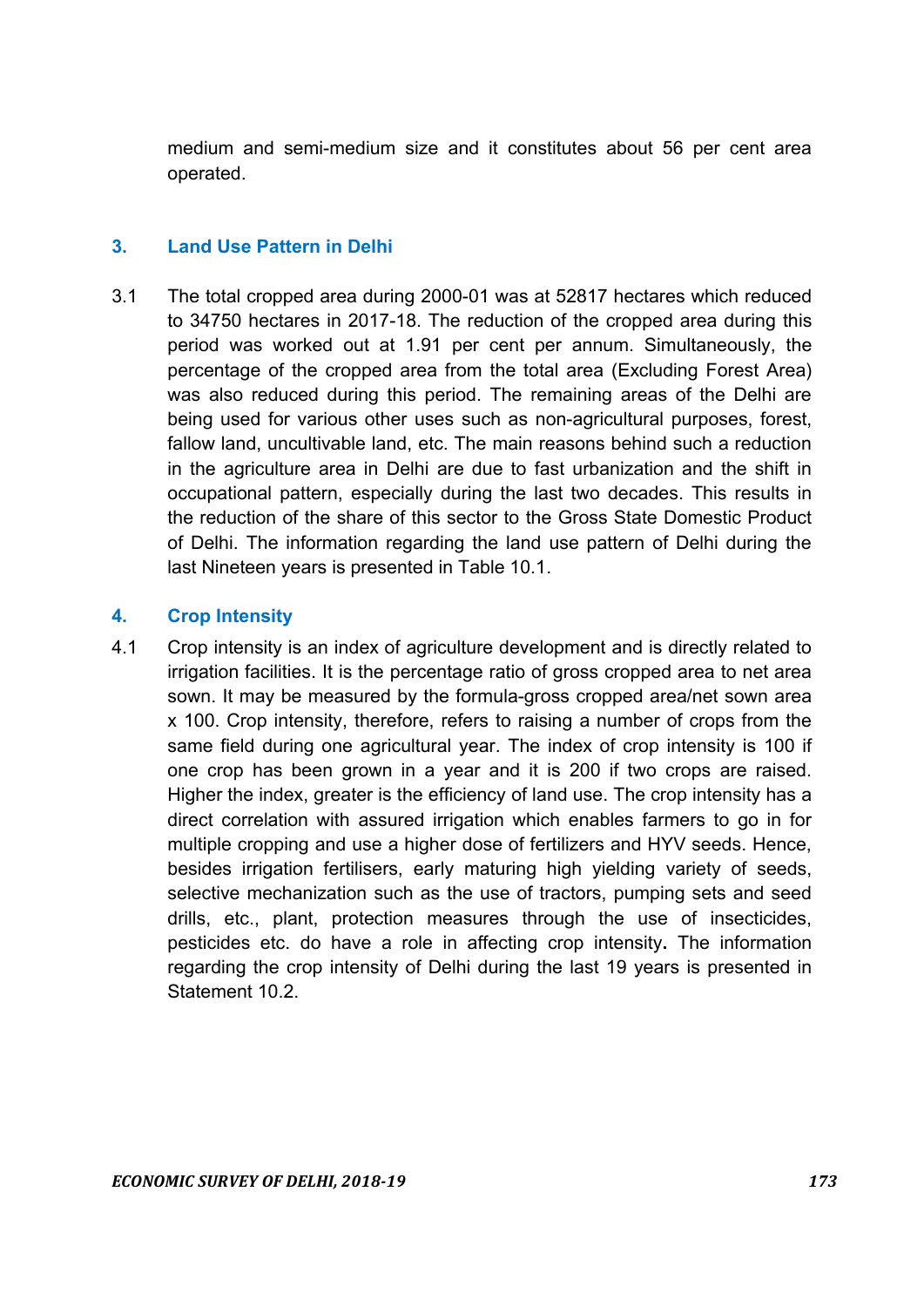# Statement 10.2 CROP INTENSITY OF DELHI DURING 2000-01 TO 2018-19

(in hectares)

| S.No. | Year                | <b>Net Area Sown</b> | <b>Gross Cropped</b><br>Area | <b>Cropping</b><br>Intensity (%) |
|-------|---------------------|----------------------|------------------------------|----------------------------------|
| 1.    | 2000-01             | 34,034               | 52,816                       | 155                              |
| 2.    | 2001-02             | 29,116               | 48,445                       | 166                              |
| 3.    | 2002-03             | 29,477               | 43,391                       | 147                              |
| 4.    | 2003-04             | 26,971               | 41,509                       | 154                              |
| 5.    | 2004-05             | 24,214               | 36,957                       | 134                              |
| 6.    | 2005-06             | 23,809               | 36,041                       | 161                              |
| 7.    | 2006-07             | 23,109               | 34,981                       | 151                              |
| 8.    | 2007-08             | 23,056               | 33,078                       | 143                              |
| 9.    | 2008-09             | 23,025               | 32,288                       | $\overline{140}$                 |
| 10    | 2009-10             | 23,575               | 33,700                       | 143                              |
| 11    | 2010-11             | 22,124               | 31,366                       | 142                              |
| 12    | 2011-12             | 22,885               | 36,445                       | 159                              |
| 13    | 2012-13             | 23,118               | 35,178                       | 152                              |
| 14    | 2013-14             | 23,150               | 34,312                       | 148                              |
| 15    | 2014-15             | 23,150               | 34,312                       | 148                              |
| 16    | 2015-16             | 23,150               | 34,312                       | 148                              |
| 17    | 2016-17             | 23,150               | 34,750                       | 150                              |
| 18    | 2017-18             | 23,050               | 34,700                       | 150                              |
| 19    | 2018-19 (Estimated) | 22,300               | 33,455                       | 150                              |

Source: Development Department, Govt. of NCT of Delhi

4.2 It may be observed from Statement 10.2 that the cropping intensity was highest at 166% during 2001-02 and lowest at 134% during 2004-05. The crop intensity of Delhi during 2018-19 is estimated at 150%. In addition, the area under the food-grain crops have been decreased during this period but the same in vegetables increased being one of the fast growing mega cities in India, showing the importance of agriculture activity with the limited available land. The same is also depicted in chart 10.2.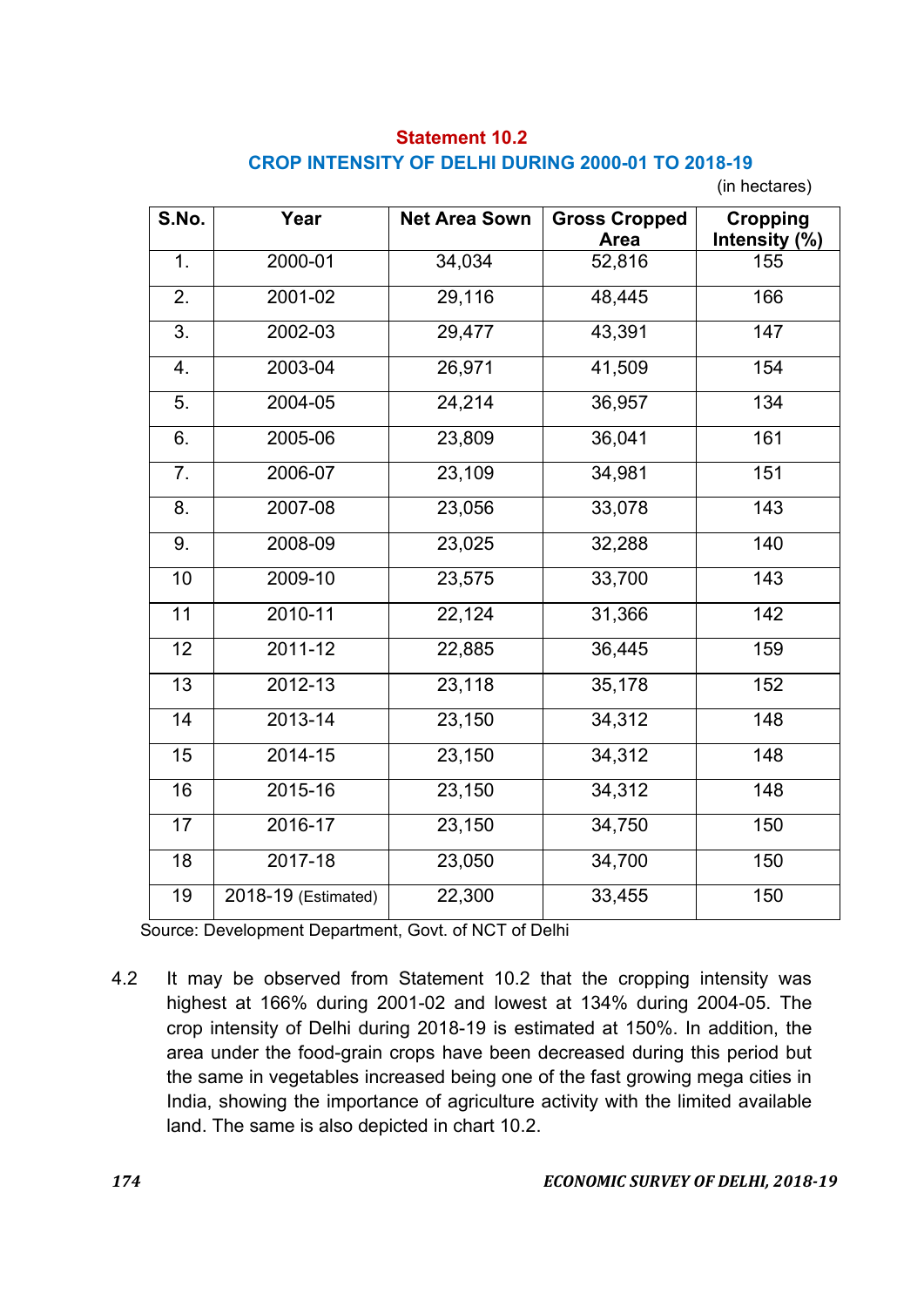Chart 10.2 CROPPING INTENSITY OF DELHI



#### 5. Cropping Pattern

5.1 Cropping pattern is the sequential arrangement of crops on a piece of land. Paddy, Jowar and Bajra during Kharif and Wheat and Mustard crops during the Rabi seasons are the major crops in Delhi. The cultivation of vegetables is a continuous process throughout the year. The information regarding the area, production and yields of some of the selected crops in Delhi during 2017-18 is presented in Statement 10.3.

| S.<br>N. | <b>Name of the Crops</b> | Area (Hectare) | <b>Production</b><br>(Metric Ton) | Yield (Kg. per<br>Hectare) |
|----------|--------------------------|----------------|-----------------------------------|----------------------------|
| 1.       | Wheat                    | 19,671         | 88,053                            | 4,476                      |
| 2.       | <b>Barley</b>            | 70             | 190                               | 2,714                      |
| 3.       | Bajra                    | 1,502          | 3,327                             | 2,215                      |
| 4.       | Maize                    | 36             | 179                               | 4,972                      |
| 5.       | Jowar                    | 3,201          | 3,095                             | 967                        |
| 6.       | Paddy                    | 6,003          | 26,150                            | 4,356                      |
| 7.       | Gram                     | 25             | 53                                | 2,120                      |

## Statement 10.3 AREA, PRODUCTION & YIELD OF CROPS IN DELHI 2017-18\*

Source: Development Department, Govt. of NCT of Delhi \*Estimated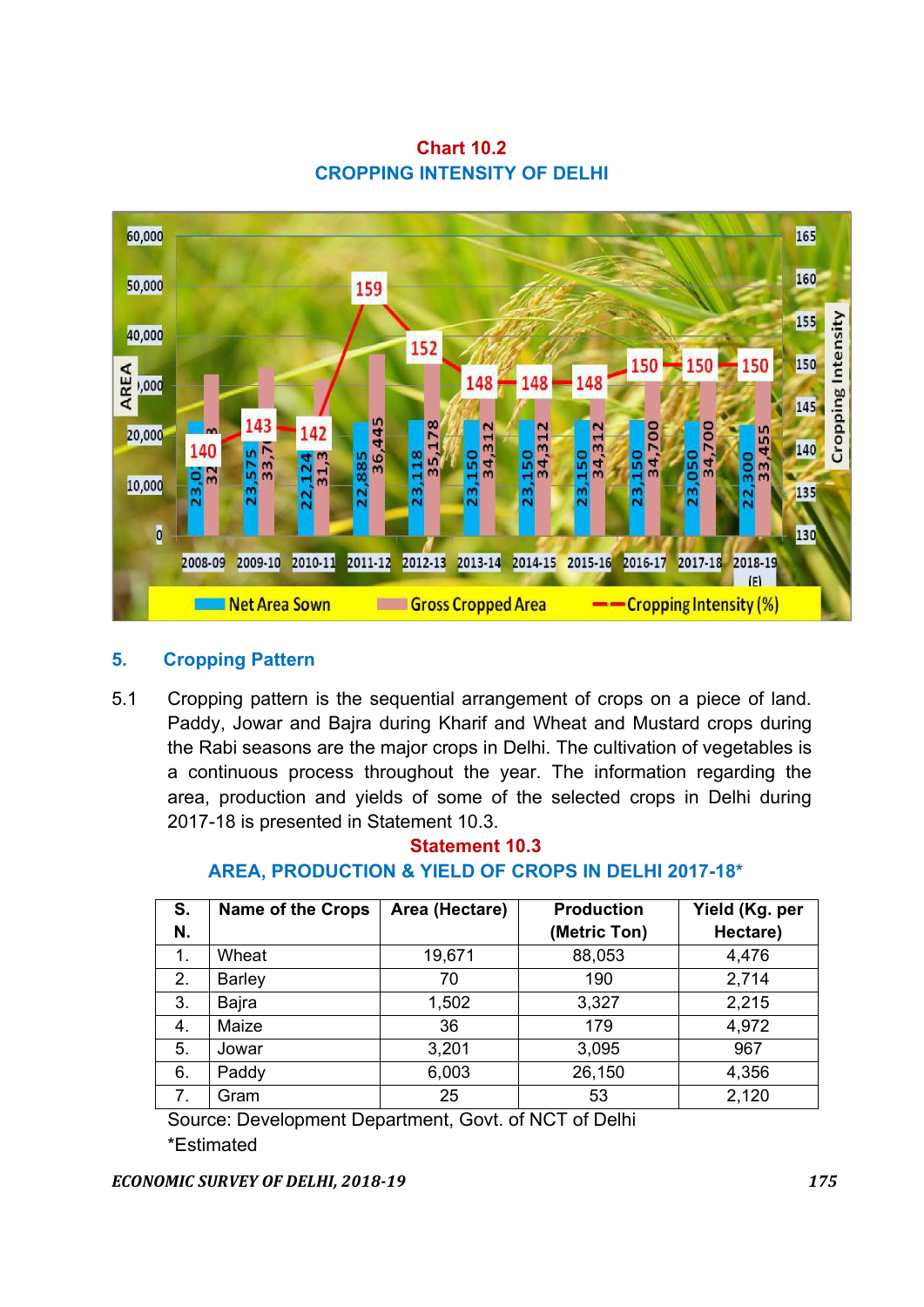- 5.2 It may be observed from Statement 10.3 that wheat was the main food crop in Delhi during 2017-18. Area, Production and Yield of Wheat were recorded at 19671 hectares, 88053 MT and 4476 Kg/ Hect. respectively. During 2017-18, the yield of Barley, Bajra, Maize, Jowar, Paddy and Gram was at 2714, 2215, 4972, 967, 4356 & 2120 kg per hectare respectively. The information regarding the production and yield of food-grain in Delhi from 2005-06 to 2017-18 is presented in Table 10.2.
- 5.3 The returns from traditional agriculture are presently less attractive as compared to the high value of commercial horticulture and other high valueadded agriculture activities. The Govt. of NCT of Delhi is, therefore, encouraging farmers to take-up vegetables, floriculture production, mushroom cultivation etc.

#### 6. Irrigation in Delhi

- 6.1 Irrigation in Delhi mainly depends upon groundwater and partly upon surface water. Irrigation from the groundwater is provided through the shallow cavity and the deep cavity state tube-wells, whereas surface irrigation provided by way of utilizing treated effluent available from existing sewage treatment plants located at coronation pillar, Okhla and Keshopur. Water from the Western Yamuna Canal system under the control of Haryana Govt. is also utilized for irrigation purpose.
- 6.2 Due to fast urbanization taking place in the rural areas of Delhi, cultivable command data under irrigation is getting reduced day by day. In Master Plan of 2021 for Delhi, Delhi Development Authority has also proposed complete urbanization of Delhi. Hence any increase in the command area in future is not possible. The information regarding the source-wise irrigated area in Delhi during the last eight years is presented in Statement 10.4

| <b>Statement 10.4</b>                                  |
|--------------------------------------------------------|
| SOURCE-WISE IRRIGATED AREA IN DELHI 2010-11 TO 2017-18 |
| $(\Delta$ rea in hectares)                             |

| S.        | <b>Sources</b>                                | 2010- | $2011 -$ | $2012 -$ | 2013- | $2014 -$ | $2015 -$ | 2016- | $2017 -$ |
|-----------|-----------------------------------------------|-------|----------|----------|-------|----------|----------|-------|----------|
| <b>No</b> |                                               | 11    | 12       | 13       | 14    | 15       | 16       | 17    | $18*$    |
| 1.        | Canals                                        | 2241  | 2225     | 2225     | 2225  | 2225     | 2218     | 2240  | 2246     |
| 2.        | <b>Wells</b>                                  | 21742 | 19561    | 19561    | 19561 | 19561    | 19533    | 19727 | 19777    |
| 3.        | Area Irrigated                                | 23982 | 18581    | 21786    | 21786 | 21786    | 21751    | 21967 | 22023    |
| 4.        | Area irrigated<br>under more<br>than one crop | 8309  | 7875     | 7875     | 7875  | 7900     | 7678     | 7756  | 7775     |
| 5.        | Gross area<br>Irrigated                       | 32291 | 29661    | 29661    | 29661 | 29661    | 29429    | 29723 | 29798    |

Source: Revenue Department & Development Department

\* Estimated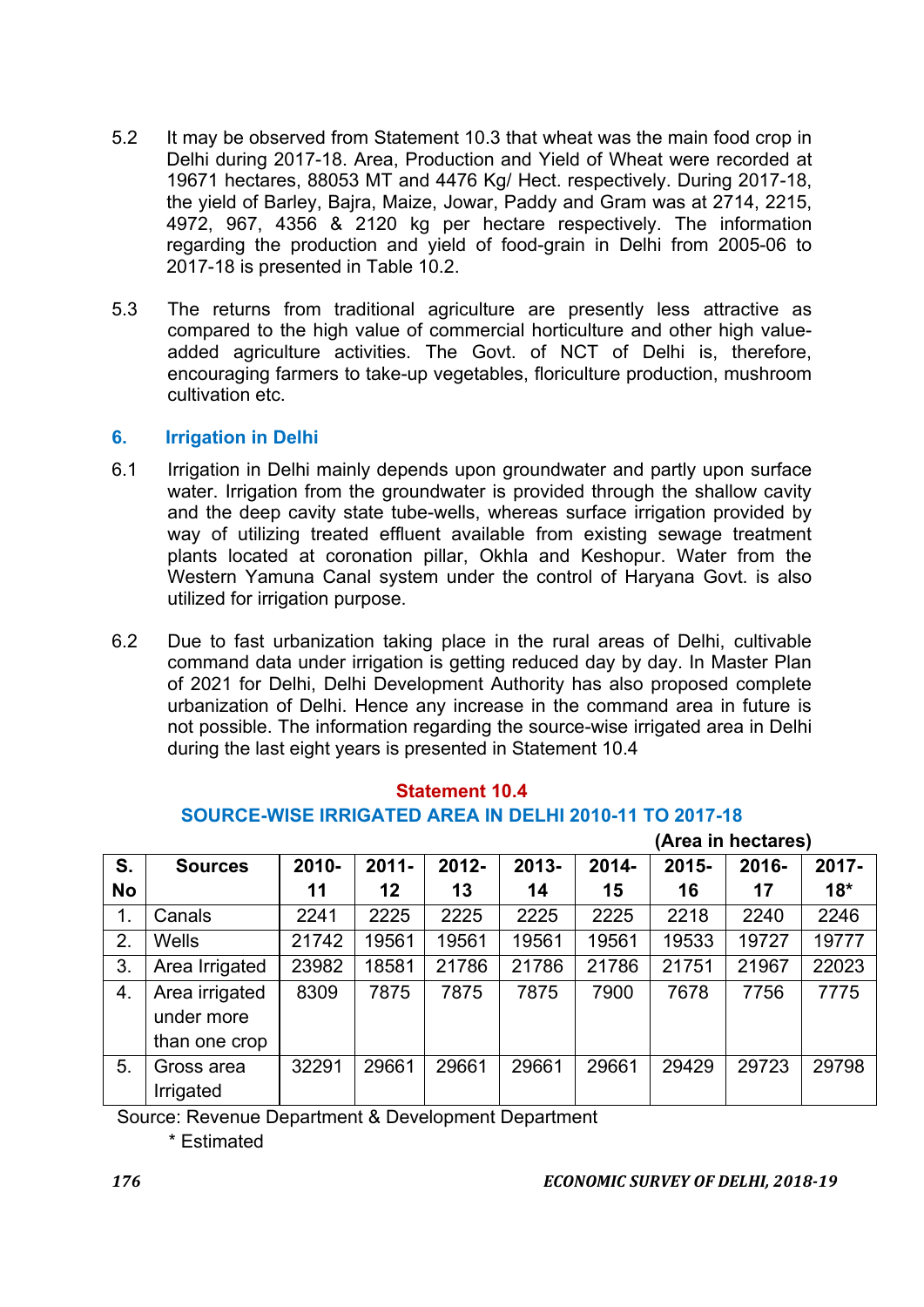- 6.3 It may be inferred from the statement 10.4 that gross area irrigated reduced from 32291 hectares during 2010-11 to 29798 hectare during 2017-18 indicating a decline of 7.72% during the last eight years likewise, area irrigated through wells, which was the main source of irrigation, also reduced from 21742 hectares during 2010-11 to 19777 hectare during 2017-18 recording a decrease of 9.04% during the same period.
- 6.4 Rainfall is also one of the other main sources of irrigation in Delhi. Generally, rainfall in Delhi is concentrated in three months viz. July, August and September. The detail of rainfall during the last eleven years in Delhi especially in the months of July, August and September is presented in Statement 10.5.

|       |                |        |               | , , , , , , , , , , |
|-------|----------------|--------|---------------|---------------------|
| S.No. | <b>Details</b> | July   | <b>August</b> | <b>September</b>    |
|       | <b>Normal</b>  | 210.60 | 247.70        | 125.40              |
| 2.    | 2006           | 313.30 | 98.00         | 129.60              |
| 3.    | 2007           | 163.10 | 214.30        | 85.60               |
| 4.    | 2008           | 146.20 | 301.70        | 165.40              |
| 5.    | 2009           | 161.20 | 216.60        | 191.20              |
| 6.    | 2010           | 239.60 | 455.10        | 332.90              |
| 7.    | 2011           | 111.70 | 190.30        | 225.80              |
| 8.    | 2012           | 94.80  | 378.80        | 54.80               |
| 9.    | 2013           | 340.50 | 321.40        | 94.40               |
| 10.   | 2014           | 103.00 | 139.10        | 82.60               |
| 11.   | 2015           | 235.20 | 181.60        | 22.00               |
| 12.   | 2016           | 292.50 | 122.70        | 75.00               |
| 13.   | 2017           | 170.5  | 173.0         | 158.50              |

#### Statement 10.5 RAINFALL IN DELHI (JULY - SEPTEMBER)

(in mm)

Source:- Regional Metrological Centre, New Delhi

6.5 It may be observed from the above statement that the rainfall in Delhi during 2010 was higher than the normal rainfall in Delhi. Normal rainfall relates to the norms of the Metrological Department of Govt. of India.

#### 7. Animal Husbandry

7.1 Animal husbandry is the occupation which takes care of domestic animals that are used primarily as food or product source. The word "Livestock" is an umbrella term used for domesticated animals raised in an agricultural environment, with the intent of providing food, textiles, labour, or fertilizer to their owners. Common examples of livestock are horses, pigs, goats,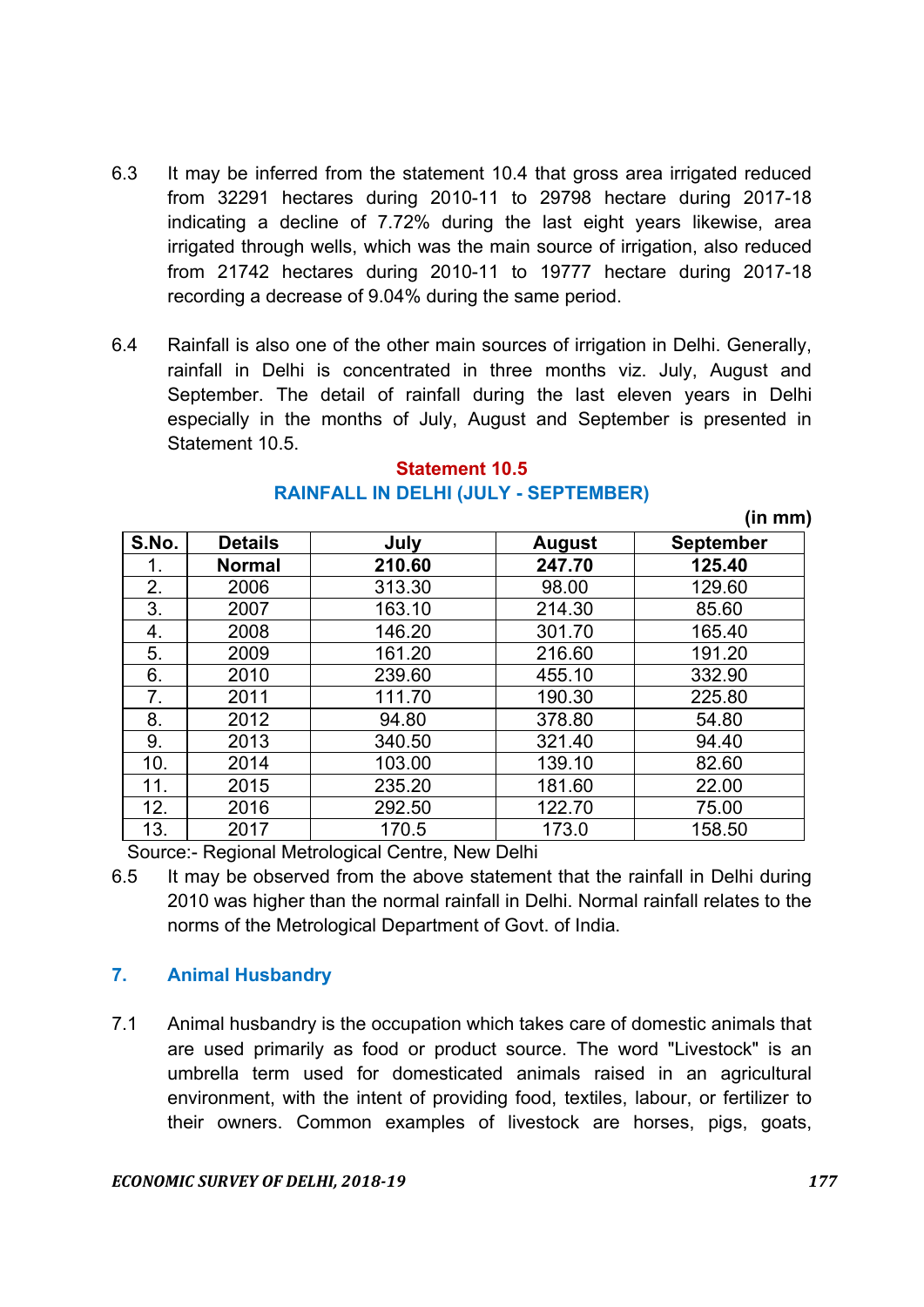buffaloes cows etc. Raising livestock is an important source of livelihood of people all over the world. It is an important component in the agriculture sector which affects the development of the economy directly and indirectly. The information regarding the livestock Census in Delhi during 2003, 2007 and 2012 is presented in Statement 10.6.

#### Statement 10.6

| <b>S. No.</b>  | <b>Livestock</b> | <b>Livestock Census(Number)</b> |        |        | Growth $(\%)$                     |           |
|----------------|------------------|---------------------------------|--------|--------|-----------------------------------|-----------|
|                |                  | 2003                            | 2007   | 2012   | Per cent<br>(during<br>2007-2012) | Per annum |
| 1.             | Cow              | 91589                           | 107730 | 86433  | $-19.77$                          | $-3.95$   |
| $\overline{2}$ | <b>Buffalo</b>   | 230552                          | 266626 | 162142 | $-39.19$                          | $-7.84$   |
| 3              | <b>Sheep</b>     | 3377                            | 5896   | 932    | $-84.19$                          | $-16.84$  |
| 4              | Goat             | 16779                           | 21176  | 30470  | 43.89                             | 8.79      |
| 5              | <b>Others</b>    | 32481                           | 21891  | 86420  | 294.77                            | 58.95     |
|                | <b>Total</b>     | 374778                          | 423319 | 360397 | $-14.86$                          | $-2.97$   |

#### LIVESTOCK IN DELHI AND ITS GROWTH: 2003, 2007 AND 2012

7.2 It may be inferred from statement 10.6 that the livestock in Delhi decreased from 4.23 lakh in 2007 to 3.60 lakh in 2012 recording a negative annual growth at -2.97 per cent. The highest growth of livestock was reported at 58.95% per annum in case of 'Others' Category of livestock. Similarly, the growth of 8.79% per annum was recorded in the case of goats. On the other hand, the highest negative growth was recorded at -16.84% per annum in the case of sheep. The negative growth also reported at -7.84% per annum and 3.95% per annum in buffaloes and cows respectively. The main reason for the decline in livestock number may be attributed to the decline in agricultural and allied activities and rapid urbanization in Delhi.

#### 8. Veterinary Facilities

8.1 There are 49 govt. veterinary hospitals, 26 veterinary dispensaries, 1 laboratory/research centre and 1 veterinary polyclinic for providing veterinary facilities in Delhi. The number of animals treated in Govt. Veterinary Hospitals/Dispensaries increased from 3.64 lakh during 2000-01 to 4.69 lakh during 2017-18. It may be due to the enhancement of education and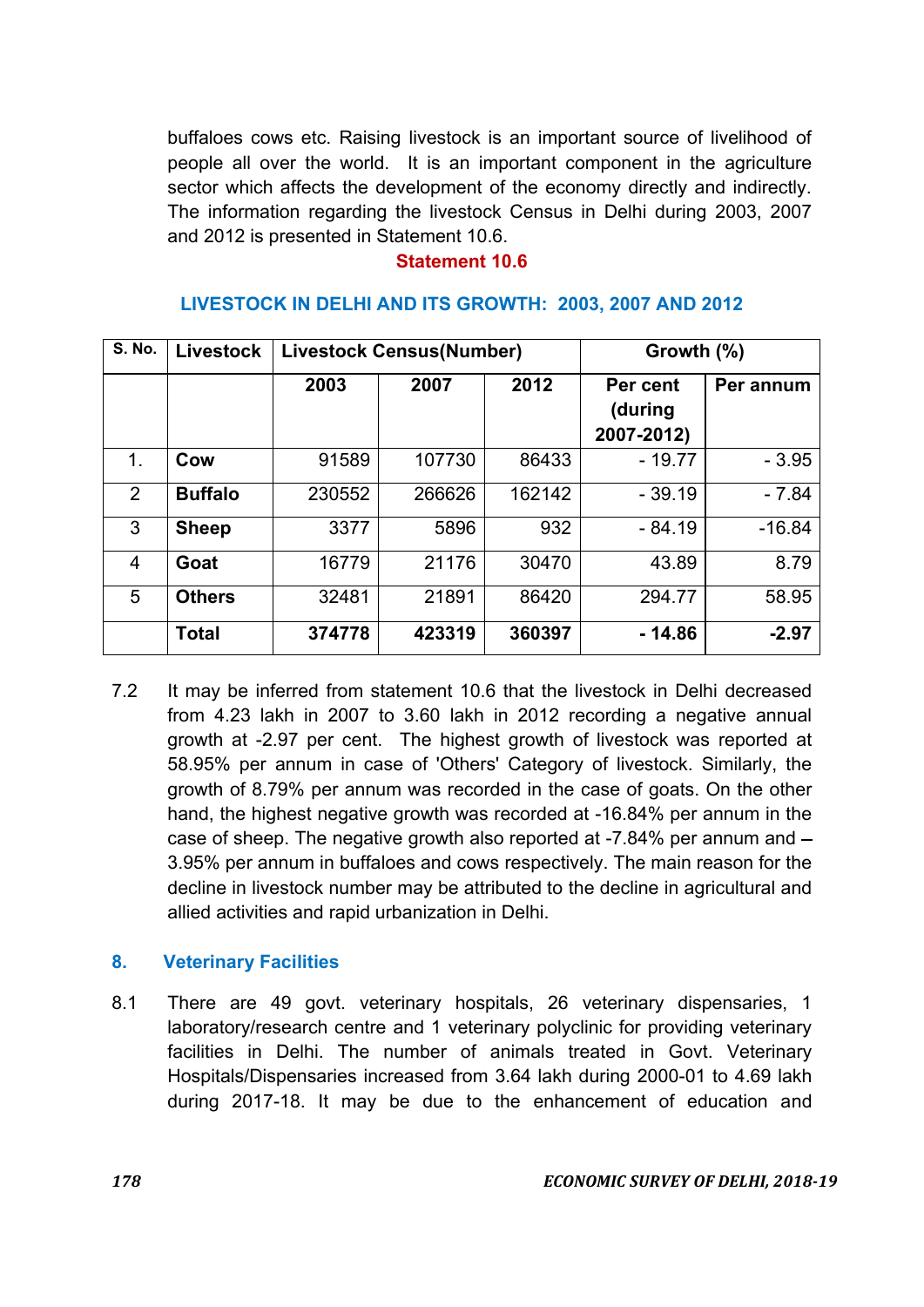awareness among the farmers. The information regarding veterinary services in Delhi is presented in Statement 10.7.

|                |              | <b>Veterinary Facilities (No.)</b>                       |                     |                                                  |                          |  |
|----------------|--------------|----------------------------------------------------------|---------------------|--------------------------------------------------|--------------------------|--|
| S.<br>No.      | <b>Years</b> | <b>Hospitals (inc. one</b><br><b>Vety. Poly. Clinic)</b> | <b>Dispensaries</b> | Labs/<br><b>Research</b><br><b>Centres</b>       | <b>Animal</b><br>treated |  |
| $\mathbf{1}$   | 2000-01      | 48                                                       | 27                  | $\overline{2}$                                   | 363555                   |  |
| $\overline{2}$ | 2001-02      | 48                                                       | 27                  | $\overline{2}$                                   | 364592                   |  |
| 3              | 2002-03      | 48                                                       | 27                  | $\overline{2}$                                   | 376734                   |  |
| $\overline{4}$ | 2003-04      | 48                                                       | 27                  | $\overline{2}$                                   | 390023                   |  |
| 5              | 2004-05      | 48                                                       | 27                  | $\overline{2}$                                   | 405009                   |  |
| 6              | 2005-06      | 48                                                       | 27                  | $\overline{2}$                                   | 506017                   |  |
| $\overline{7}$ | 2006-07      | 48                                                       | 27                  | $\overline{2}$                                   | 470879                   |  |
| 8              | 2007-08      | 47                                                       | 27                  | $\overline{2}$                                   | 485501                   |  |
| 9              | 2008-09      | 48                                                       | 29                  | $\overline{2}$                                   | 462778                   |  |
| 10             | 2009-10      | 45                                                       | 29                  | $\overline{2}$                                   | 406878                   |  |
| 11             | 2010-11      | 46                                                       | 27                  | $\overline{2}$                                   | 483709                   |  |
| 12             | 2011-12      | 46                                                       | 28                  | $\overline{2}$                                   | 415986                   |  |
| 13             | 2012-13      | 47                                                       | 28                  | 1                                                | 391152                   |  |
| 14             | 2013-14      | 47                                                       | 28                  | $\overline{2}$                                   | 378359                   |  |
| 15             | 2014-15      | 47                                                       | 28                  | $\overline{2}$                                   | 367518                   |  |
| 16             | 2015-16      | 47                                                       | 28                  | $\overline{2}$                                   | 412363                   |  |
| 17             | 2016-17      | 47                                                       | 28                  | $\overline{2}$                                   | 438504                   |  |
| 18             | 2017-18      | 49                                                       | 26                  | $\overline{2}$<br>(1 Lab & 1 Vet.<br>Polyclinic) | 469474                   |  |

# Statement 10.7 VETERINARY SERVICES IN DELHI DURING 2000-01 TO 2017-18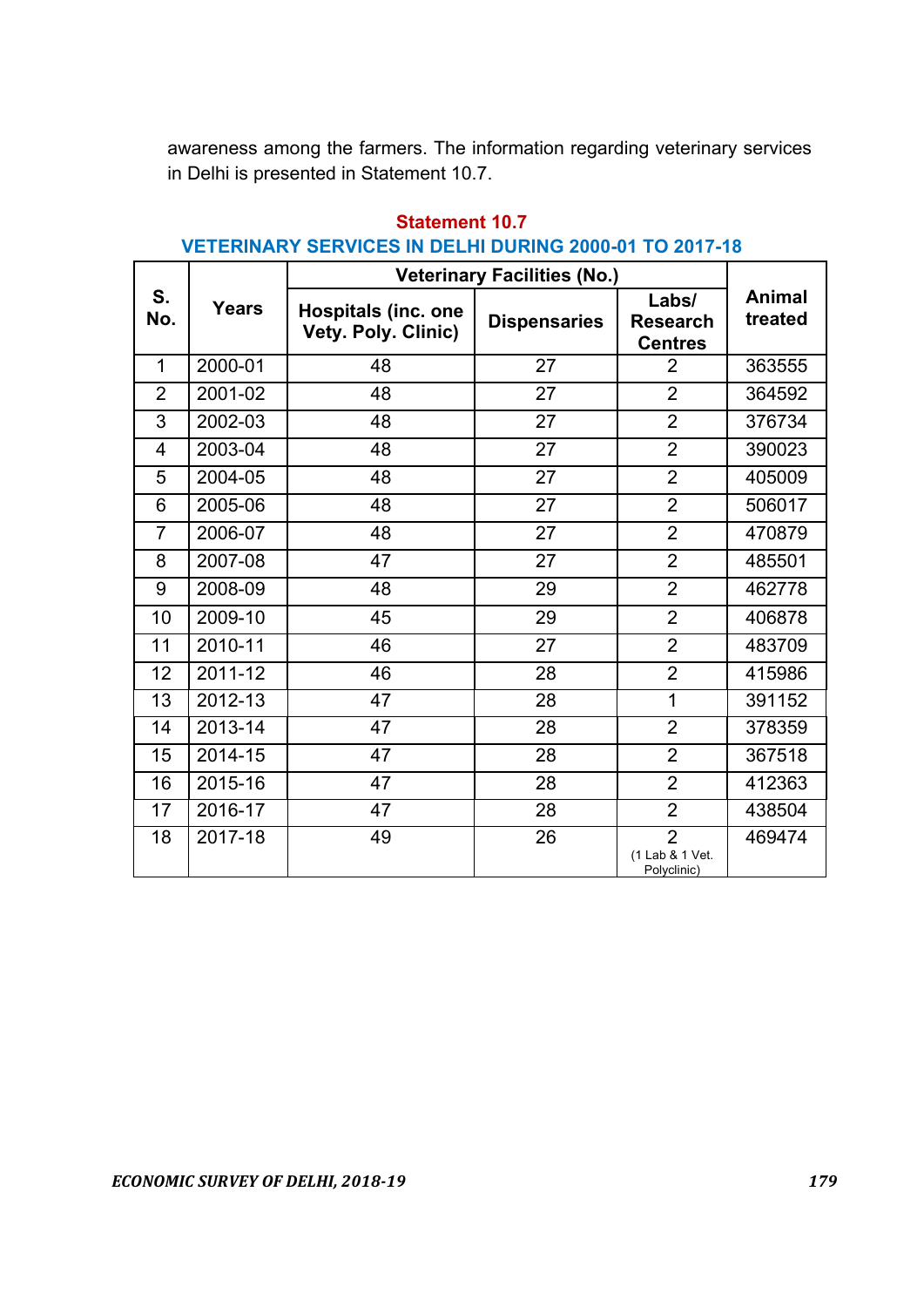| S.   | <b>Activity</b>                                                           | <b>Target</b>                  | <b>Achievement</b> | <b>Target</b>                      |  |  |
|------|---------------------------------------------------------------------------|--------------------------------|--------------------|------------------------------------|--|--|
| No.  |                                                                           | 2017-18                        |                    | 2018-19                            |  |  |
|      | <b>Treatment of Sick animals cases</b>                                    | 4.00 Lakh                      | 469474             | 5.00 Lakh                          |  |  |
| ii.  | Vaccination against Haemorrhagic<br>Septicaemia and FMD Disease           | H.S- 2.00 Lakh<br>F.M.D-2 Lakh | 80025<br>230654    | $H.S-1.5$ Lakh<br>$F.M.D-1.5$ Lakh |  |  |
| iii  | A-I with Frozen Semen in cow                                              | 20000 Nos.                     | 13309              | 15000 Nos.                         |  |  |
| iv   | Animal husbandry training-cum-treatment<br>camps for farmer village level | 50 Nos.                        | 53                 | 50 Nos.                            |  |  |
| v    | Anti Rabies Vaccination of Dogs                                           | 50000 Nos.                     | 42226              | 50000 Nos.                         |  |  |
| vi   | Animals to be benefited in Gosadans/<br>Goshalas.                         | 20000 Nos.                     | 8896               | 20000 Nos.                         |  |  |
| vii  | <b>Treatment of Sterility Cases</b>                                       | 22000 Nos.                     | 23662              | 25000 Nos.                         |  |  |
| viii | Training to SC/ST candidates in Modern<br>poultry Farming                 | 200                            | 211                | 200                                |  |  |

#### Statement 10.8 Physical Achievements 2017-18

#### 9. Fisheries

9.1 Fishery activities have been decreased sharply in Delhi due to rapid urbanization but still, there is a good scope for fish farming in available water bodies. The Fisheries Unit surveyed/identified 24 water bodies in rural areas of North-west district for leasing out to the fish farmers. Another 34 and 93 water bodies are being developed by I&FC department and Delhi Jal Board respectively. All these water bodies will also be utilized for fishery activities. The Government has also stressed upon fish culture which will help in harvesting Delhi waters for increasing fish production. Besides, there is ample scope for high-tech fishery like Cage Culture, Re-circulatory Aquaculture System, (RAS) Pearl Culture, ornamental fish breeding/farming, Shrimp Culture, Aquarium making etc. These activities will enhance the farmers' income significantly through the high production of high-value fishes and allied items in the defined land area. This will also help in employment generation for local educated youth, fisherman, SC/ST communities and entrepreneurs in Delhi. Accordingly, the department has introduced projects worth  $\overline{z}$  344 lakh on Cage Culture, Re-circulatory Aquaculture System, (RAS) and Shrimp farming in Delhi under 'Blue Revaluation' Scheme during the year 2017-18 for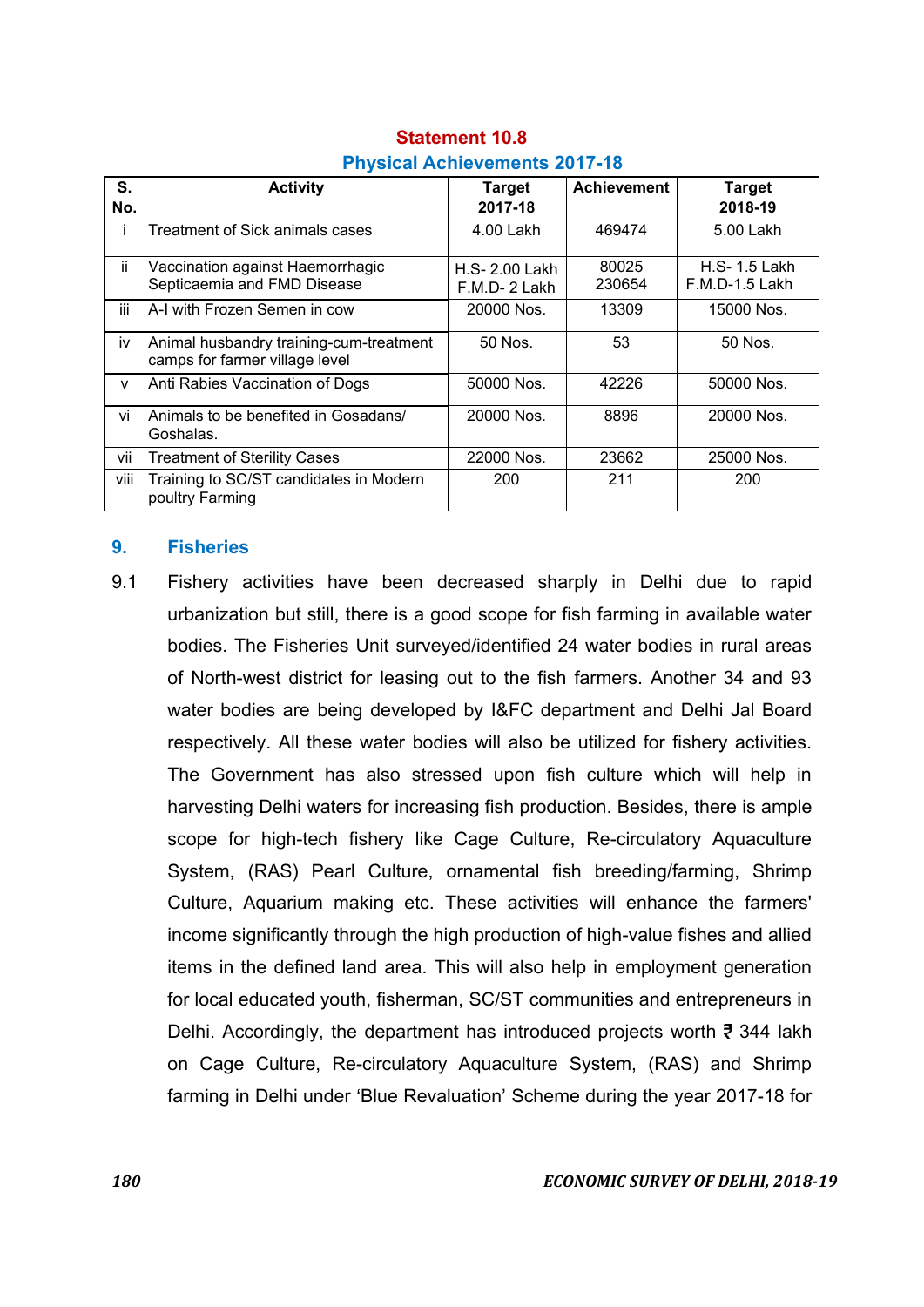sustainable growth of the sector and open avenues for employment generation/ entrepreneurship development.

9.2 The Fisheries Unit regulates fishing under the Punjab fisheries Act 1914, and the Indian fisheries Act 1897, and prevent destructive practices and unscrupulous fishing. The Fisheries unit performs the dual function of producing fish seed as well as fish for consumption purpose. During the year  $2017-18$  the fish seeds production in Delhi was 20 lakh (No's) and fish production was 0.80 thousand tons. The year wise information regarding the production of fish seed and fish is presented in Statement 10.9

### Statement 10.9 FISH SEED AND FISH PRODUCTION IN DELHI 2002-03 TO 2017-18

| S. No | <b>Years</b> | <b>Fish Seed Production</b> | <b>Fish Production</b> |
|-------|--------------|-----------------------------|------------------------|
|       |              | (lakh)                      | (Tons)                 |
| 1.    | 2002-03      | 23.3                        | 2300                   |
| 2.    | 2003-04      | 20.0                        | 2100                   |
| 3.    | 2004-05      | 17.2                        | 1400                   |
| 4.    | 2005-06      | 13.50                       | 800                    |
| 5.    | 2006-07      | 12.00                       | 700                    |
| 6.    | 2007-08      | 12.40                       | 700                    |
| 7.    | 2008-09      | 13.30                       | 700                    |
| 8.    | 2009-10      | 13.90                       | 720                    |
| 9.    | 2010-11      | 12.95                       | 820                    |
| 10.   | 2011-12      | 13.00                       | 740                    |
| 11.   | 2012-13      | 15.25                       | 690                    |
| 12.   | 2013-14      | 18.25                       | 680                    |
| 13.   | 2014-15      | 16.20                       | 675                    |
| 14.   | 2015-16      | 16.20                       | 710                    |
| 15.   | 2016-17      | 16.15                       | 740                    |
| 16    | 2017-18      | 20.00                       | 801                    |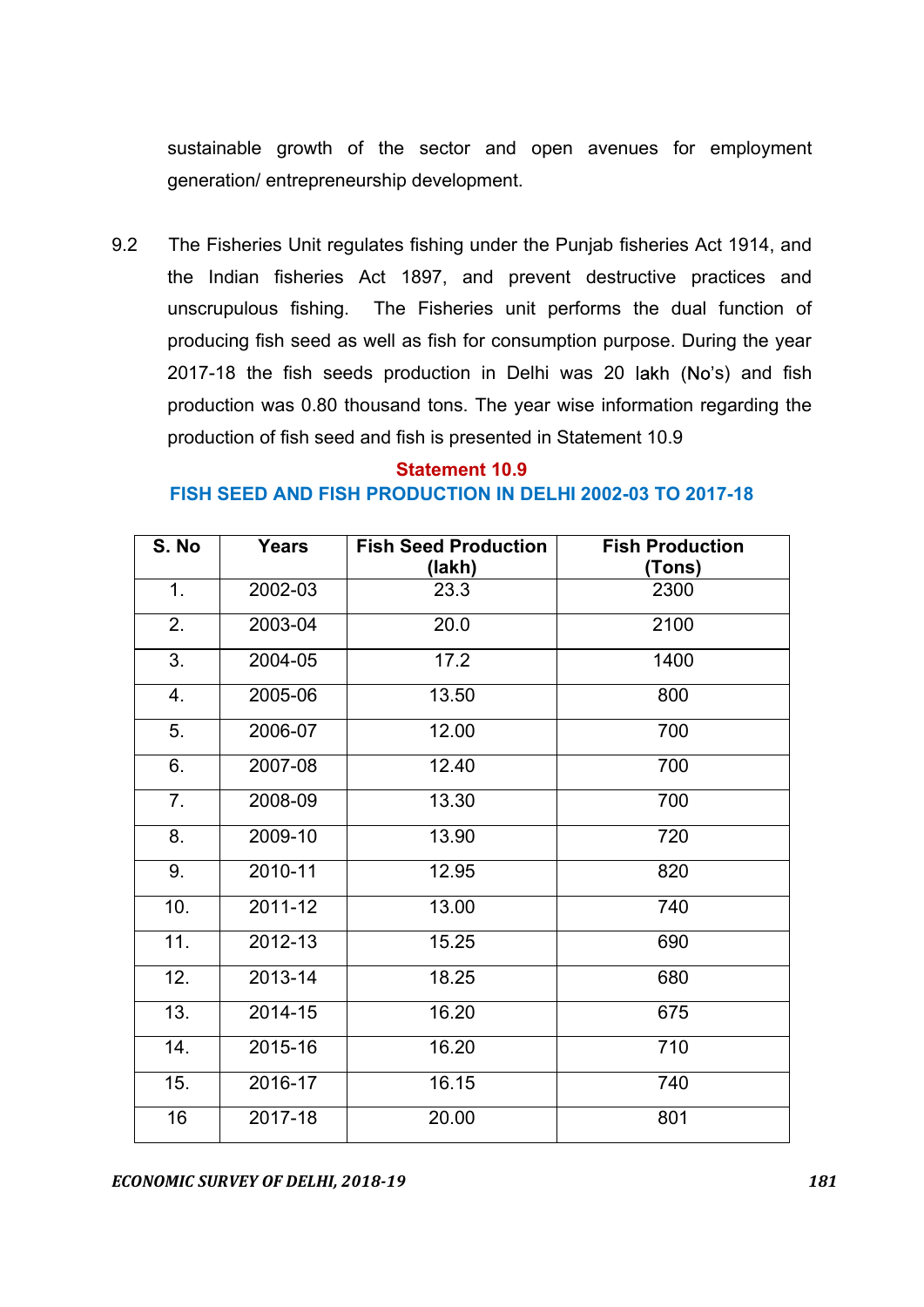### 10. Rural Development

10.1 As per Population Census 2011, the total area of Delhi was 1483 Sq. Km out of which rural area of Delhi was 369.35 Sq. Km (24.91%). 2.5% population of Delhi was residing in a rural area. As an economy moves towards a progressive state, rural area automatically converted into an urban area, consequently reduces the number of villages and the rural population. The number of villages in Delhi reduced from 304 in 1951 to 112 in 2011. The information regarding the villages, rural population during the last seven decades is presented in Statement 10.10

| S.        | Years | <b>Villages</b> | <b>Population</b> |          |                        |  |
|-----------|-------|-----------------|-------------------|----------|------------------------|--|
| <b>No</b> |       | (Number)        | <b>Rural</b>      | Total    | % of Rural to<br>total |  |
| 1         | 1951  | 304             | 306938            | 1744072  | 17.60                  |  |
| 2.        | 1961  | 276             | 299204            | 1658612  | 11.25                  |  |
| 3.        | 1971  | 243             | 418675            | 4065698  | 10.30                  |  |
| 4.        | 1981  | 214             | 452206            | 6220406  | 7.27                   |  |
| 5.        | 1991  | 199             | 949019            | 9420644  | 10.07                  |  |
| 6.        | 2001  | 165             | 944727            | 13850507 | 6.82                   |  |
| 7.        | 2011  | 112             | 419042            | 16787941 | 2.50                   |  |

#### Statement 10.10 RURAL POPULATION OF DELHI: 1951-2011

Source: Delhi Statistical Hand Book, 2018

#### 11 Delhi Village Development Board

- A new advisory board namely 'Delhi Village Development Board (DVDB)' has 11.1 been constituted in place of Delhi Rural Development Board (DRDB) vide Order dated 20.12.2017 as per cabinet decision no. 2520 dated 13.11.2017. The DVDB has been set up for integrated development of both rural and urban villages in Delhi. Earlier, Delhi Rural Development Board (DRDB) was reconstituted in the month of May 2015.
- 11.2 Delhi Village Development Board shall advise the Government on issues connected with the infrastructure development works in all rural and urban villages of Delhi. Its function would be to consider requests for infrastructure development of the area of the residents in consultation with elected representatives (MPs/MLAs), recommend and prioritize the projects and ensure time-bound implementation etc. and also to meet at regular intervals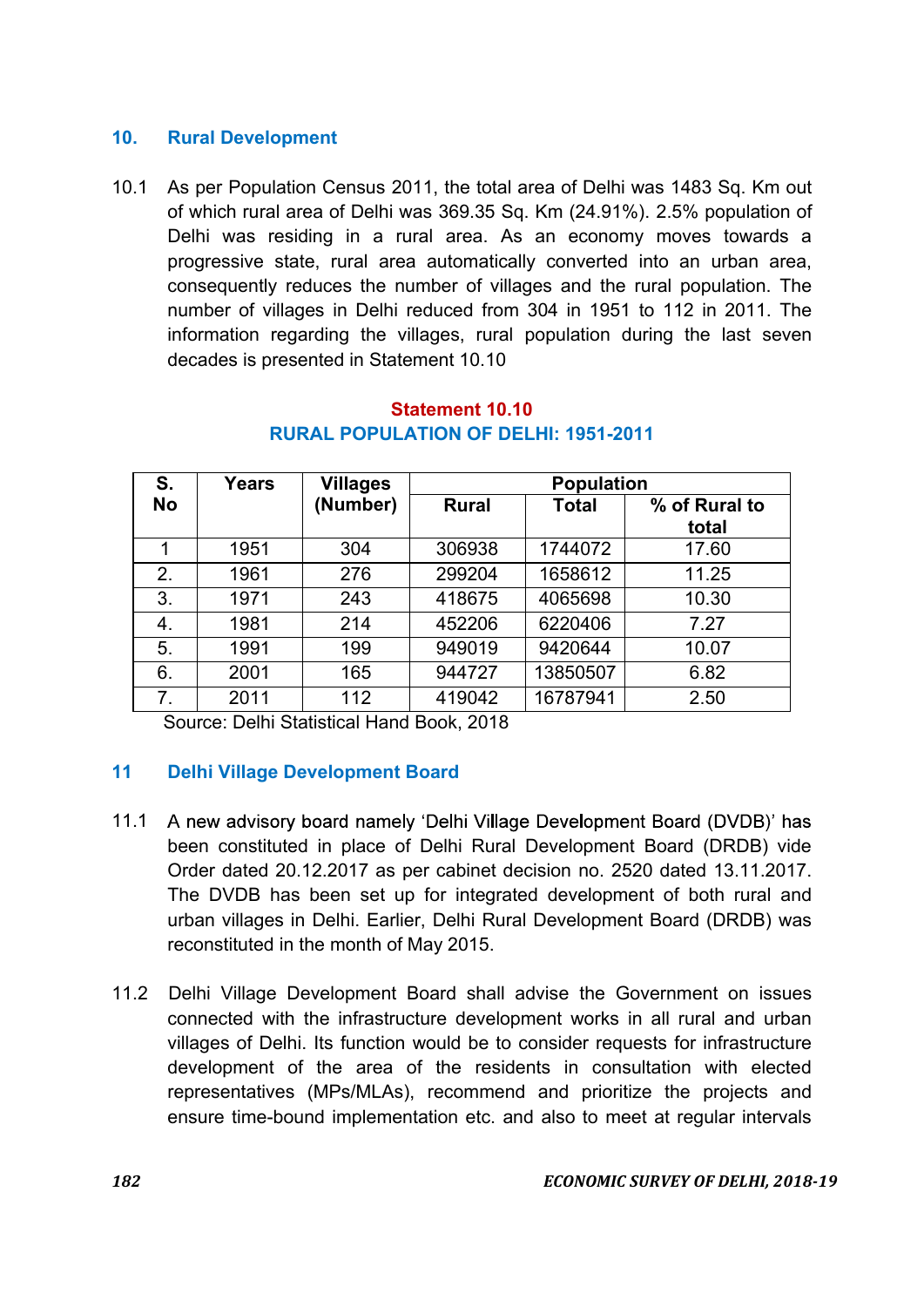for evaluation of developmental projects recommended by the board. The functions of the Board would be as under:

- (a) To study the deficiencies in the existing infrastructure in Delhi rural areas.
- (b) To consider and recommend the prioritization of projects and schemes for implementation.
- (c) To examine the nature and extent of overlapping functions, if any, so as to secure an improvement in the provision of services and quicker redressal of public grievances.
- (d) To review, from time to time, the implementation of the projects and the schemes and recommend measures for effecting coordination amongst the organizations and Departments of the Government in the matter of implementation of such projects and schemes.
- (e) To review the progress of the implementation of the schemes and to recommend to the government of Delhi the quantum of financial assistance required for the execution or implementation of any project or scheme in the area plan, or to be included, for the subsequent fiscal year.
- (f) The following nature of works are being recommended by the DVDB in the rural and urban villages of NCT of Delhi in Lal Dora areas, sizra roads and public utilities on Govt. land, except in unauthorized colonies of any status and resettlement colonies and JJ bastis falling under the jurisdiction of DUSIB:
	- i) Construction of approach roads/ link roads/ village roads.
	- ii) Construction of drainage facilities.
	- iii) Development of Cremation Grounds, Parks, Playgrounds, Vyamshalas, Village Libraries etc.
	- iv) Development of Ponds/ Water Bodies.
	- v) Construction/repair/maintenance of Chaupals, Barat Ghars, Community Centres.
	- vi) Other need-based works like drinking water facility, street lights etc.
- 11.3 The works will be executed by the land/asset owning agency as far as possible. Works will be carried out by the Executing Agency which had done it earlier or by any other agency only after obtaining the NOC from land/asset owning agency/ previous Executing Agency, as the case may be.